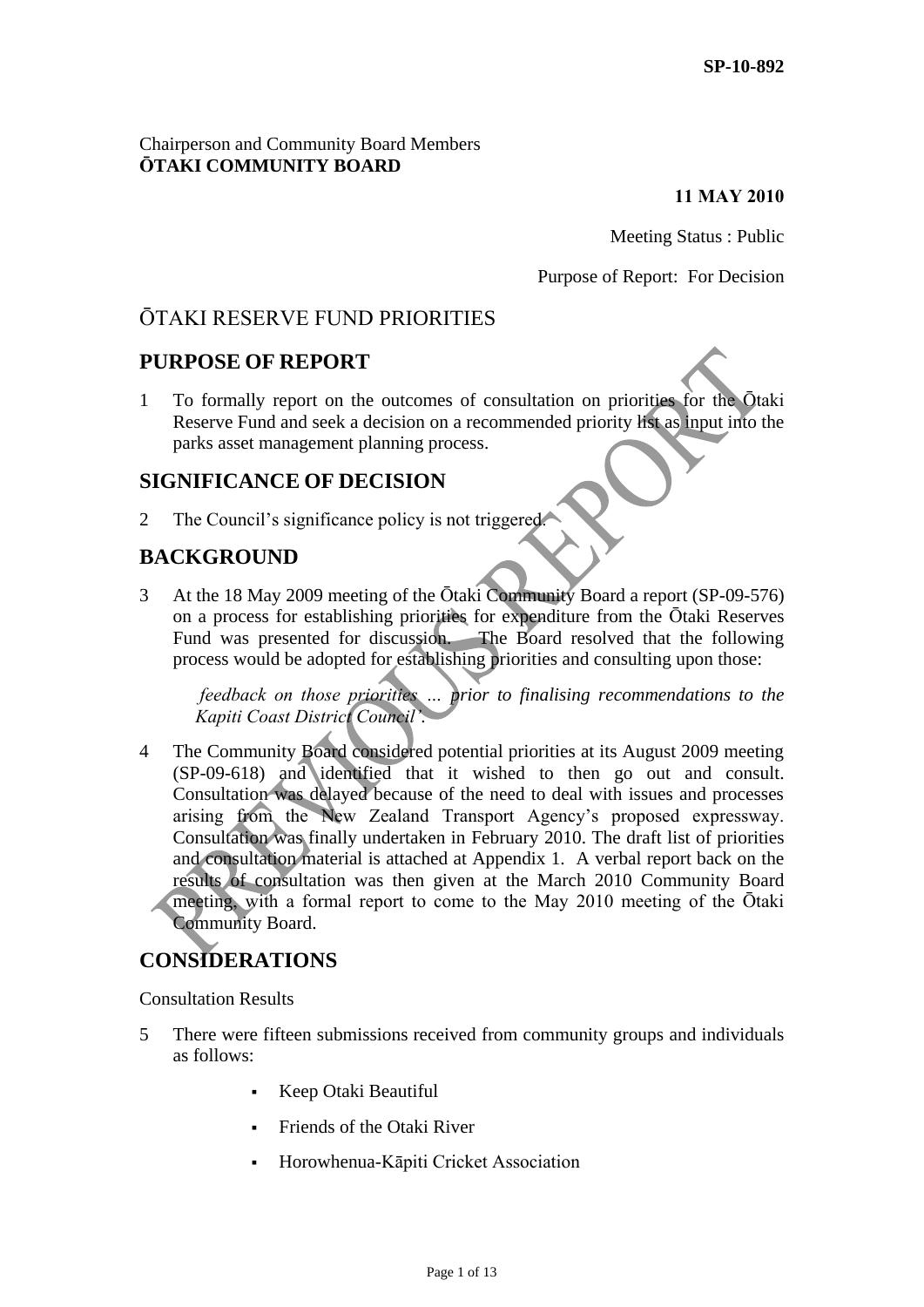- Otaki College Student Council
- Otaki Stroke Support Group
- Otaki Arthritis Support Group
- Rahui Football and Sports Club
- an unnamed submission
- Te Horo Beach Residents' Association
- Otaki Boating Club
- Callan Nikora
- Mangaone Stream Care Te Horo Beach Group
- Friends of Te Hapua Dunes and Wetlands
- Otaki Surf Lifesaving Club
- Lucy Alcock and Mark Strange
- Neale Ames

The detailed submissions are attached at Appendix 2.

6 There was general support given for the Ōtaki Community Board's draft priorities with some comment on some of the proposals. Most submitters also added some possible projects for consideration. The original Ōtaki Community Board projects and the additional projects are discussed below. The ideas are separated into two broad categories: those that could be funded from the Otaki Reserve Fund and those that cannot. Possible next steps for the latter are discussed, in order to present a possible way forward, outside the Reserve Fund process.

# **Consideration of Potential Projects Which Are Eligible Under the Reserve Fund.**

### *Retention of a Base Sum for Potential Land Purchase*.

7 Of those submitters commenting on this option, there was full support for this. Once the Open Space Strategy (including land acquisition) is completed there will be an opportunity to identify priorities in this area. The Council has also recently approved an increased capability for strategic land purchase across the District, for consultation via the 2010/11 Annual Plan. Should this proceed, this would significantly increase capability in this area, alongside the Reserve Fund.

*Planting Fund* 

8 The Community Board allocated a fund of up to \$10,000 per year for community planting initiatives. This was supported by a number of groups.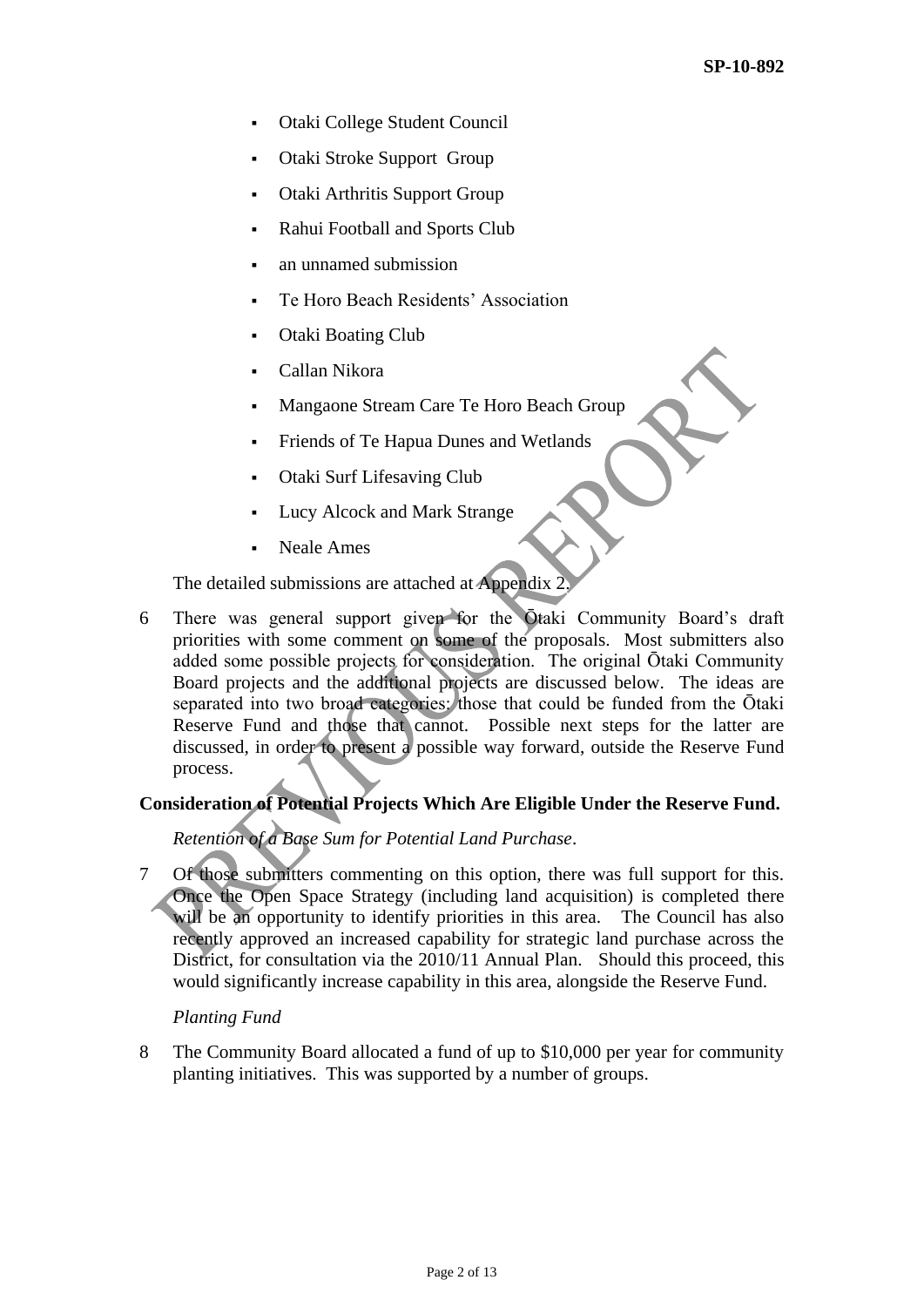#### *Improvements to Haruatai Park*

9 The Community Board identified the following possible projects:

#### *Cricket facilities*

 construction of three artificial wickets and a full cricket block (moved from the Domain) to effectively make the park the cricket centre. This would cost up to \$120,000. This was supported by a number of groups, with the Rahui Football and Sports Club noting that it would free up space at the Domain for touch rugby. Since the initial estimate, work has established that two artificial wickets (for junior and senior use) and the full cricket block with irrigation and able to accommodate 3 wickets, can be located at the park. None of these would interfere with the soccer layout;

### *Children's Play Area*

 provision of a barbeque and a shade area with seating near the children's playground (\$10-15,000). This was also supported but Keep Otaki Beautiful identified that work was needed to be done on drainage at the Playground area. This issue would be reviewed should this work go ahead.

## *New Walkway at Haruatai Park*.

- This was also supported by a number of groups but with the following suggested improvements:
	- extension of a walking network with a perimeter walking/ jogging/ cycling track with the possibility of connecting with a cemetery walk and seeking access across the former sanatorium grounds (Keep Otaki Beautiful);
	- provision for some access for people using walking frames and wheelchairs (Otaki Stroke Support Group, (Otaki Arthritis Support Group);
		- good quality lighting to allow people to walk safely in the early evening (Otaki Stroke Support Group, Otaki Arthritis Support Group).

It is difficult to cost such an initiative at this stage and further work would need to be done on a design to obtain truly reliable costings. The suggestions and potential to combine with a more extended network has merit. Given the need to finalise a design, it is recommended that this initiative be considered for construction in the Year 3 of the Reserve Fund programme.

#### *Additional Toilet*

 if the upper area of Haruatai Park is to become a focus for cricket and increased usage, there are issues with the level of toilet facilities. Although not previously raised for consultation, it is suggested that the Community Board consider the provision of an additional toilet at the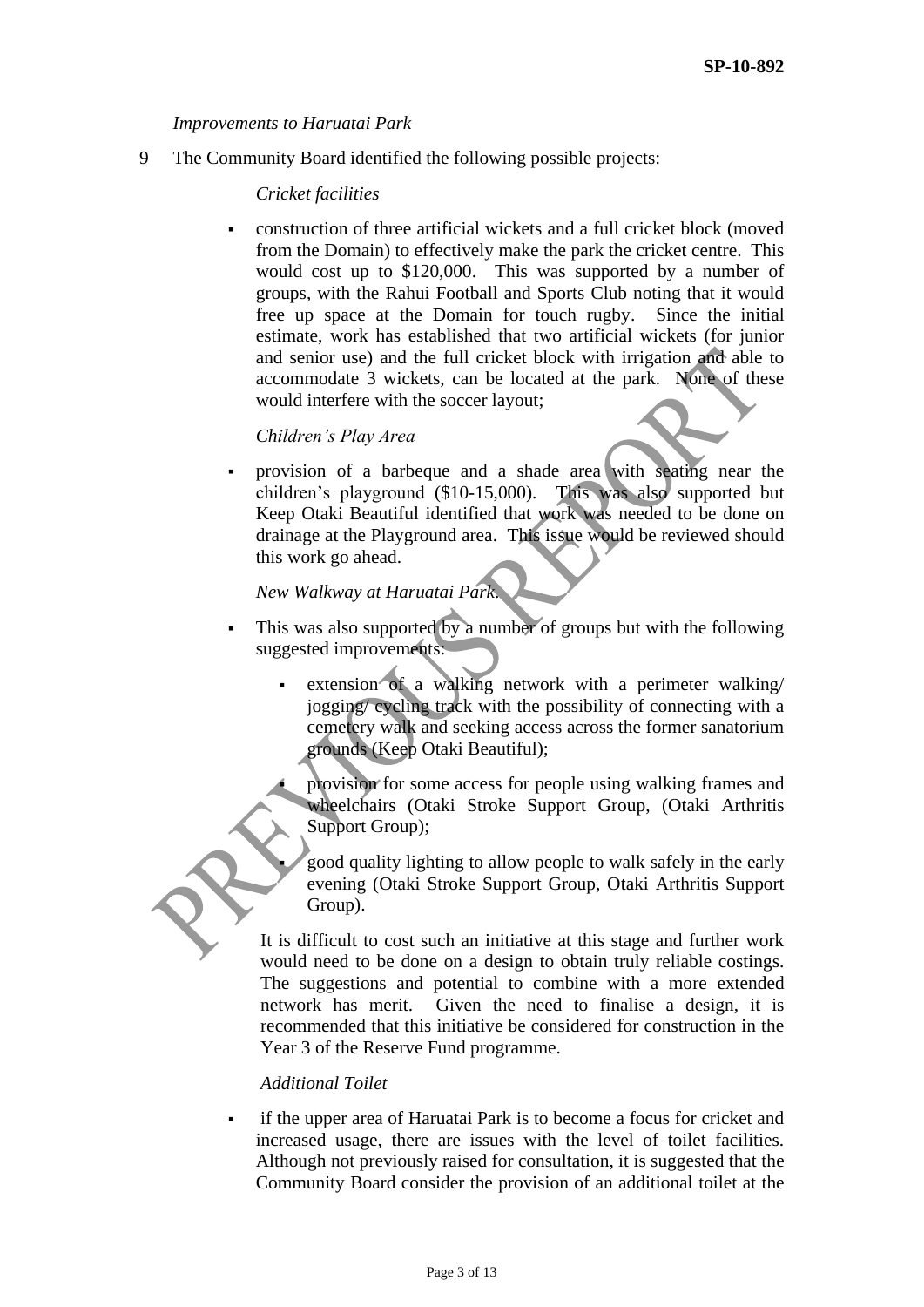Park in the upper area from the Reserve Fund. This would cost about \$75,000.

*Improvements to the Domain* 

- 10 It should be noted that the Parks Asset Manager has identified the need for \$35,000 to be allocated for a bore for use at the Domain. The Community Board identified the potential for adding a new court to the Domain facilities, to be marked out for both netball and basketball. This would cost \$150,000 with an additional \$30,000 for lighting.
- 11 In identifying this initiative, the Community Board took into account input from a survey of Ōtaki College students in 2009 which had identified a preference for a refurbished basketball site at Ōtaki Beach. The students' fallback option was a basketball court at the Domain. In their recent submission to this process, the Ōtaki College Student Council identified a desire for a new basketball court, located at the beach and replacing the old court.
- 12 While it is possible to develop a new court at the Beach, the main issue is the seagulls dropping shells on the area and making it virtually unusable. After discussion with the Council's Parks Asset Manager, the advice to the Community Board is to continue with the location of a court at the Domain. However, it is clear from the Student Council's submission that they would like to see more facilities at the Beach and the other ideas are discussed further below.
- 13 The Parks Asset Manager has also had preliminary discussions with the Otaki College about the possibility of an agreement for access to the school courts. Work on the relative benefits would need to be undertaken. If this was to happen, the initiative would be funded from operating rather than capital funds and would not be a call on the Reserves Fund. The only capital cost might be for lighting. However, such discussions are in their early stage and it would prudent, if the Community Board continues to support additional netball and basketball court facilities, for it to make provision from the Reserve Fund for a court at this stage, subject to review once discussions with the College are completed.
- 14 The Rahui Football and Sports Club also submitted on the following improvements to the Domain:



 *provision for shower facilities for females*. At present there are no satisfactory changing and showering facilities for women. There is justification for this request given the limited facilities; the costs would range from \$35,000 - \$60,000 depending on whether there was any community in kind contribution.

 *installation of training lights*. This suggestion is problematic as the Council currently has a policy of not funding lighting for training for codes. The new drainage may assist with easing field pressure. The cost would be approximately \$50,000-\$60,000.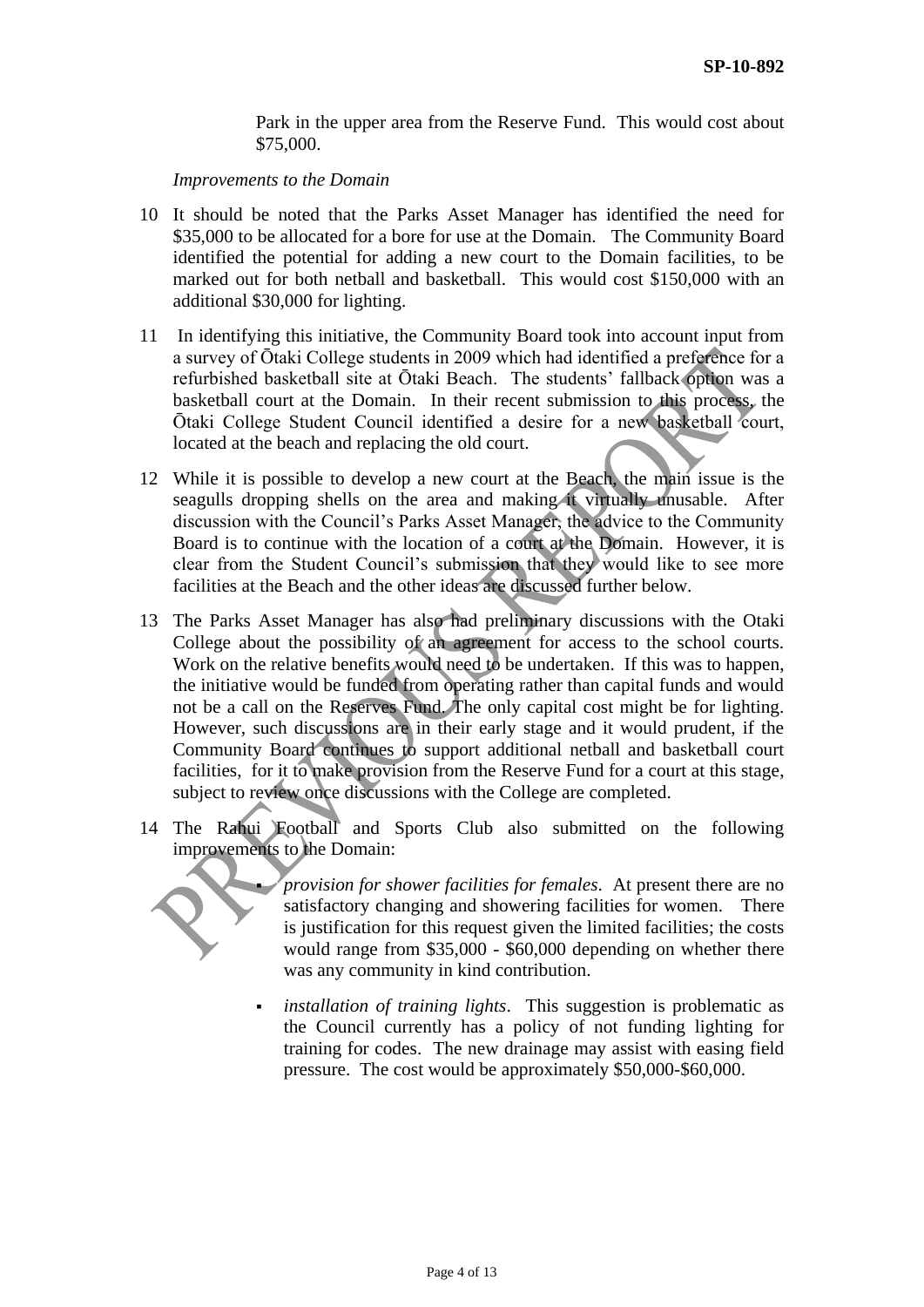#### *Improvements to the Aotaki Street Skateboard Park*

- 15 The Community Board identified a number of improvements for the Aotaki St Skateboard Park. Of those submissions which commented directly on the Community Board draft priorities, there appeared to be support for these initiatives. They are:
	- installation of a shade structure (\$20-30,000)
	- construction of a small playground for little children (\$20-30,000)
	- seating (\$5,000)
	- extension of the lip on the structure itself ( will be funded out of 2009/10 budget)

### *Improvements to Ōtaki Beach Marine Parade*

- 16 The Community Board identified the following improvements:
	- improved access at the pedestrian ramp to the beach near the Surf Club (\$15,000);
	- improvements to the shows and other facilities at the Pavilion (\$10,000)

The Keep Ōtaki Beautiful submission questioned whether these improvements should more appropriately be considered as maintenance projects. Both projects can be considered to be capital funded projects as they would be extending the capacity to use the facilities and the Board can continue to consider them for Reserve Fund expenditure.

17 Submissions identified the following additional projects:



 provision of concrete poles and a net for volley ball in the area near the Pavilion. This suggestion came from the Student Council with the possibility of the facility being located at Pare-o-matangi Reserve but this is not recommended due to the State Highway proposals. This would seem a worthwhile project and one which would not encounter the problems of the basketball court. An estimated cost is \$5,000.

- installation of a children's playground, possibly near the current old basketball site. This would cost approximately \$75,000.
- provision for campervan facilities. At this stage it is recommended that this issue is picked up as part of the development of the freedom camping policy which is scheduled for adoption by the end of the calendar year. This possible initiative needs to be considered alongside provision (if any) across the district;
- development of a wash-down facility and potential associated building for use by boating, canoeing and water safety activities.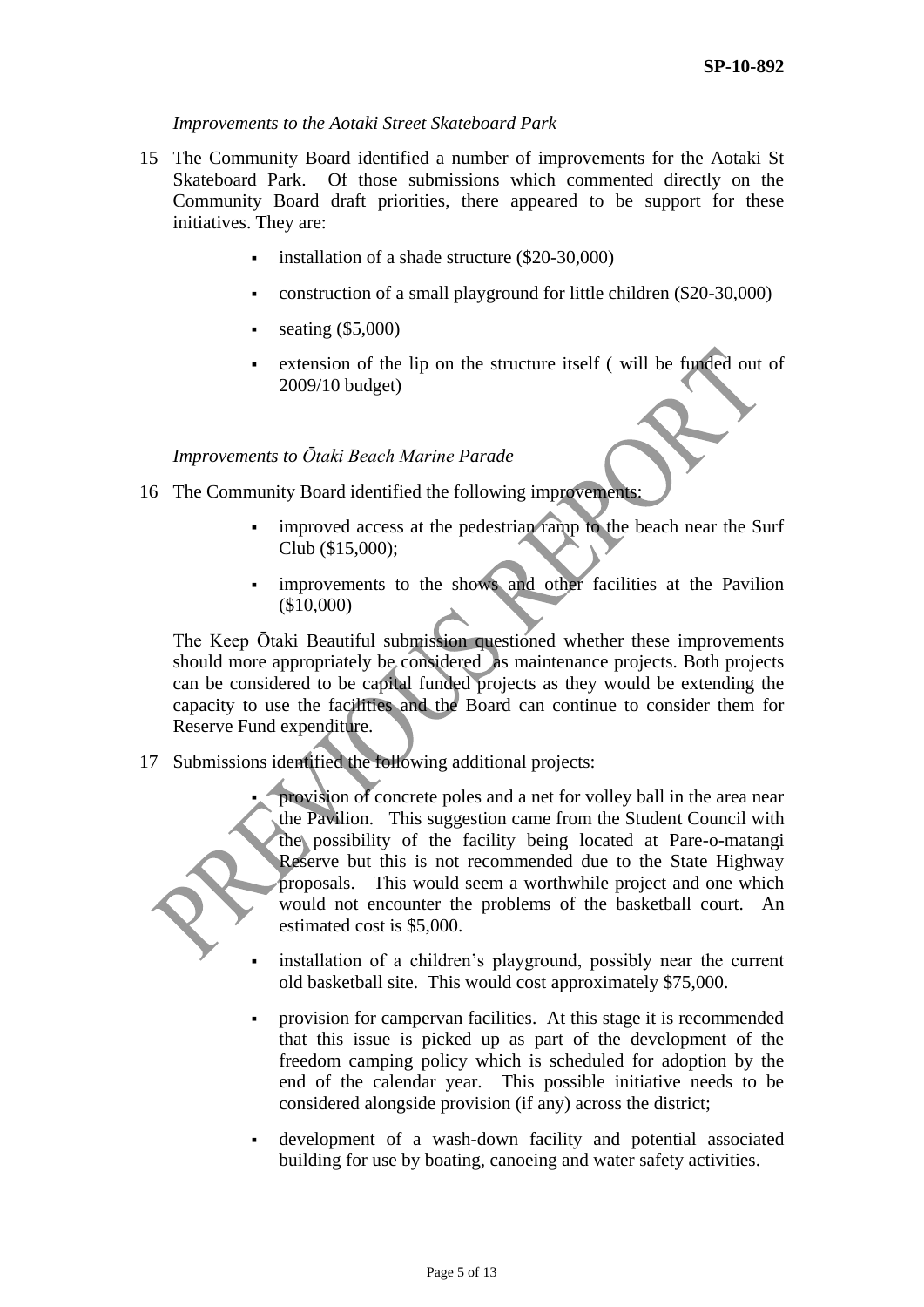This is a complex issue. For some time, the Otaki Boating Club has been seeking to establish a boat launch and a wash-down area in an area to the north of the Surf Club. They would also like to develop a clubhouse which might be used by wider groups. The Council and Community Board have previously been supportive of the wash down area initiative.

The Otaki Boating Club has undertaken consultation, including with the iwi and iwi members. A key concern for the latter is that the proposed launch area is on or very adjacent to important shellfish beds. This concern is supported by the Council's Coastal Strategy which seeks to avoid disturbance to shellfish areas and traditional food gathering areas. Discussions seem to be stalled with the Ōtaki Boating Club keen to have access as close as possible to the central area but no further discussions having taken place.

There are other launch points along the beach area: the issue is whether this can be associated with wash down facilities and whether there should be construction of new facilities in relatively undisturbed parts of the reserve.

This issue has been around for some time. There is a need to have community consensus on **where** access with a wash-down area and possible facilities might be acceptable (if at all) on the reserve. It is recommended that the Community Board support possible funding of a wash-down area from the Reserve Fund, only **to proceed once the question of location has been resolved and provided that shellfish resources are protected**. A properly designed washdown area which manages wastewater etc appropriately would cost approximately \$60-\$80,000.

It is also recommended that the Community Board sponsor a walkshop<sup>3</sup> at the Beach to try and identify potential sites which can best meet the aspirations of the Boating Club while ensuring environmental and food source protection is achieved. The Community Board should only consider undertaking such a process, if all participants are clear that the Board is facilitating a process and not advocating a particular outcome.

Should resolution of these issues be achieved, then the question of whether or not the Community Board would recommend the Council should fund a rental space for clubs involved in boating or other associated activities would be considered. This would need to be considered in the context of Council's current policies and precedents governing assistance for recreational facilities on reserve land.

#### *New Playgrounds*

18 The Community Board identified the provision of a playground on the Waitohu Plateau area as one of its draft priorities. This would cost about \$75,000. One submitter advocated for a playground to be located at the Ōtaki South Beach area.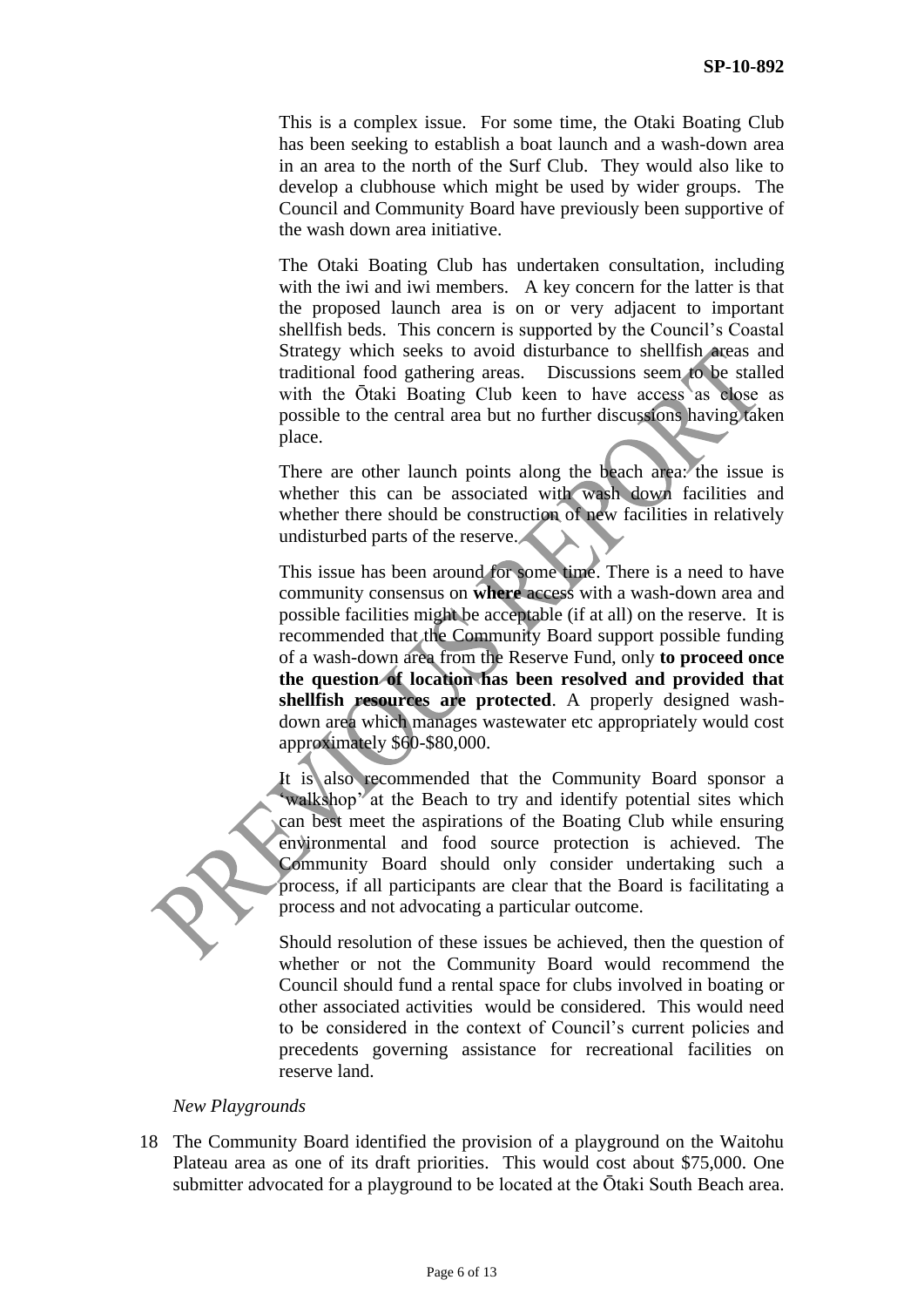The 2009 Long term Council Community Plan has a level of service standard of households having access to parks and playgrounds within walking distance, usually calculated as being within a 400 metre radius. This area has a relatively small population but it is also isolated from facilities.

19 It is recommended that the Community Board consider the possibility of a small playground for younger children at a cost of approximately \$40-50,000.

*Te Horo Beach* 

- 20 The Council specifically sought ideas from the Te Horo and Te Horo Beach. The following ideas have been received:
	- request for funding for *picnic furniture and more plants (toe toe) for the Mangaone Reserve*. It is estimated that approximately \$5,000 would be sufficient for this project;
	- *construction of tennis courts on the empty land at the intersection of Gawler St and Granville St*. This land is privately owned and therefore cannot be used for any facility. However, the construction of a tennis court at Te Horo Beach is not recommended; the costs of such a facility are very high (approximately \$130,000 per court) and would require a significantly larger population to justify investment;
	- *construction of a walkway/ cycleway on the north bank of the Mangaone Stream* between Sims Road and the mouth of the stream. The Te Horo Beach Residents Association recommended that there be some investigation of this option even if it was not identified for immediate investment by the Community Board. There is merit in the proposal but there are issues which need to be considered further. It is recommended that the Community Board ask Council to review this proposed linkage as part of the Cycleways Walkways and Bridleways programme.

 *Gawler Reserve Improvement*. This includes clearing the overgrown reserve, landscaping with native plants, provision of some seating and construction of some raised areas for planting of edible plants. The latter would be looked after by community members, possibly under the community garden initiative. This could be seen as a basic level of service for any urban reserve. Approximately \$5000 would be necessary to advance this initiative;

 *Installation of small barriers at the north end of Te Horo Beach*. These would be installed around the edge of the parking area adjacent to the public toilets as a way to try and limit vehicle activity in the area. The Residents Association has also raised general issues about improved signage and access to the beach from the south end. This further work would assist. The cost would be approximately \$4-5,000.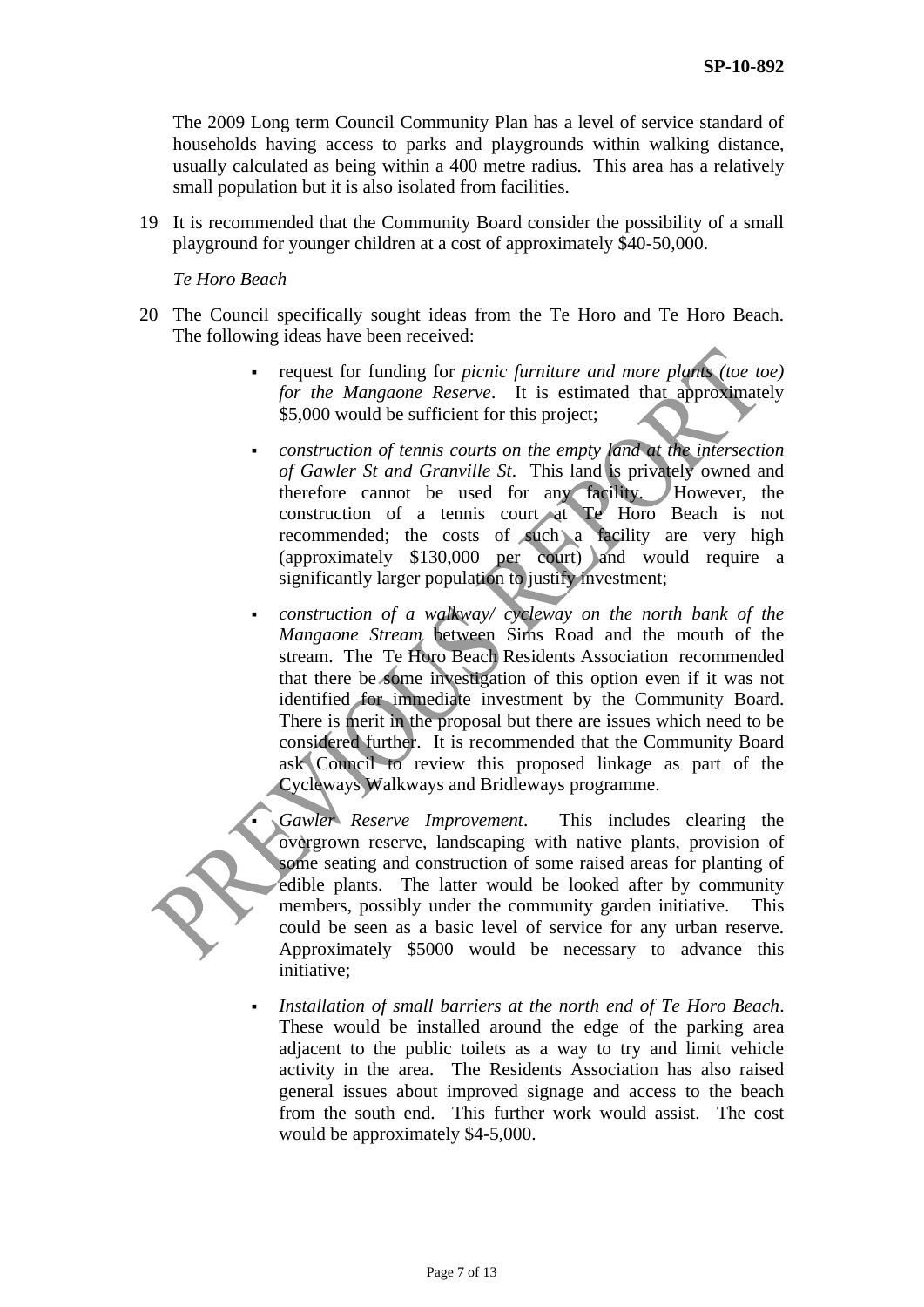*Interpretative Signs.* This would involve interpretative signs showing the history of the beach, accretion and erosion, ecology, fire risks, the importance of the boulder bank and the importance of not removing shingle from the area. Approximately \$5000 would be necessary to advance this initiative.

#### *Te Hapua*

- 21 The Friends of the Te Hapua Dunes and Wetlands are seeking support for an initiative for the improvement of the Te Hapua Reserve. This includes remedial work to better manage the walkway access, including increasing use by horses and pedestrians, clearing of weeds, planting of a swale area and possibly future fencing of part of the area for grazing. The work would help limit the spread of weeds and limit problems with dune blow out form poorly managed access.
- 22 It is recommended that the Community Board consider identifying \$10,000 for a restoration plan, \$1,500-2,000 for site preparation (pest control) for planting and \$5,000 for track improvements, with potential fencing costs to be reviewed at a later date. On-going support for planting would come from the annual allocation for plants (dependent on total availability for all groups). The Te Hapua wetland and dune area has District-wide significance and any restoration project in this area has significant benefits.

### *Ōtaki Swimming Pool*

- 23 The Community Board allocated \$50,000 to their priorities for a minimum level water play feature for the children's pool. Final costs would be dependent on working through preferred options. The only comment received on this proposal was from Keep Otaki Beautiful who felt that more information was needed before they could give a recommendation. They were also concerned about impacts on space. A submission was also received requesting a water slide. It is not clear whether this was a full hydro-slide which the Board had rejected because of cost or a simple slide into the pool.
- 24 At this stage, it is recommended that the Community Board continue with its identified allocation but there be further investigation and report back on viability for play features before any final provision is made.

### **Consideration of Proposed Projects Not Eligible Under the Reserve Fund.**

- 25 There were three other proposed projects proposed which are not eligible for the Ōtaki Reserve Fund but require consideration and a response by the Community Board:
	- construction of a footbridge over Rangiuru Stream;
	- development of a viewing platform at the Ōtaki Rivermouth estuary;
	- support for maintenance of the Surf Lifesaving Club facilities.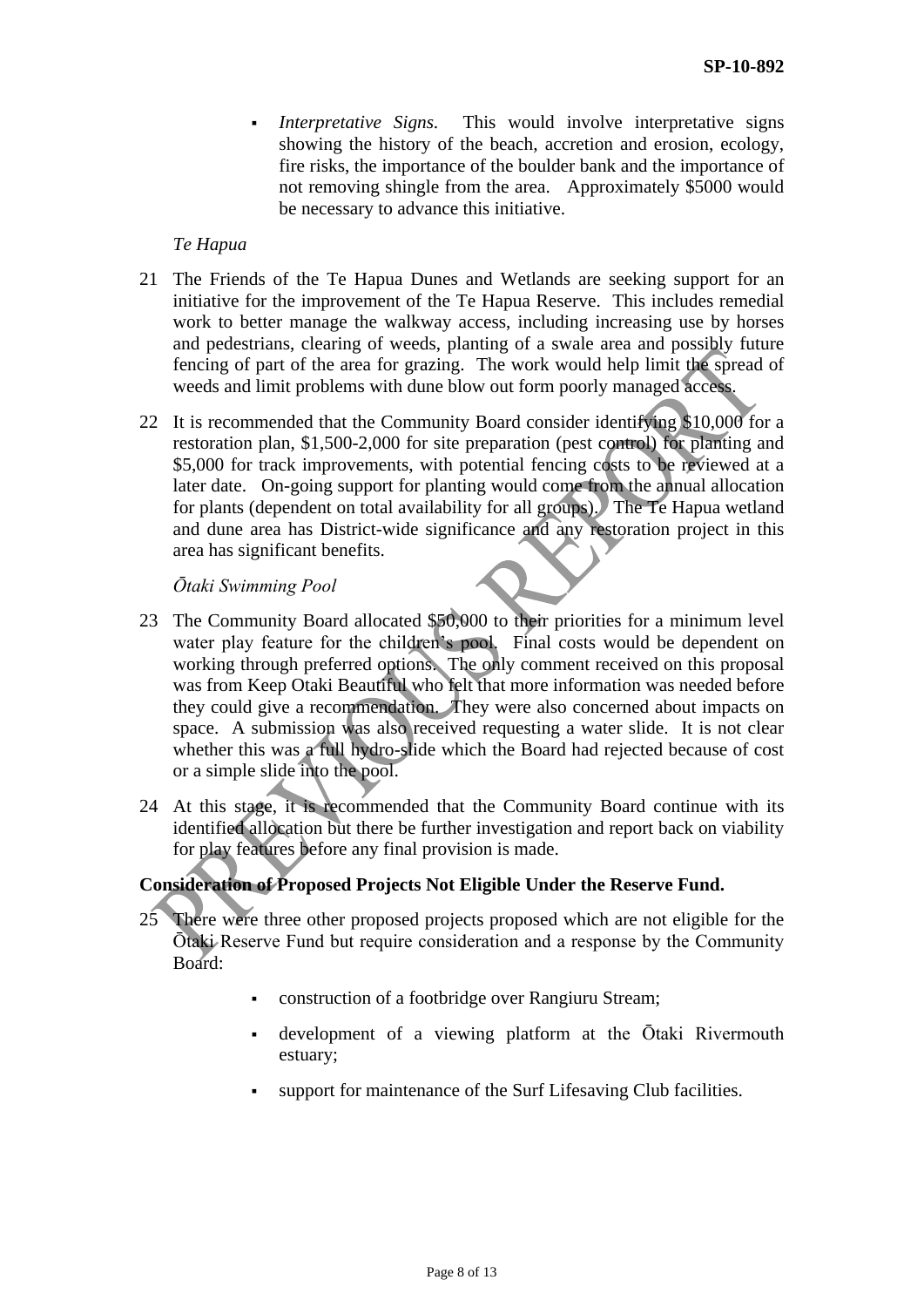## *Surf Lifesaving Club*

- 26 The submission asks that restriction on the use of Reserve Funds for operating or maintenance costs be reconsidered. These restrictions are set through statute and are not set by Council policy. Therefore Council cannot assist from the Reserve Fund.
- 27 The Surf Lifesaving Club is not purely a recreational activity and does provide a public service. Therefore the Community Board may wish to consider supporting the Surf Lifesaving Club in forwarding their submission to the 2010/11 Annual Plan process and requesting whether the issues could be considered under the community contracts review which is currently underway. The Surf Club does hold a contract for service with the Kāpiti Coast District Council and will be part of that review process. Inability to fund basic facilities may put at risk the ability of the club to deliver the public services they are contracted to Council to provide.

## *Rangiuru Stream Footbridge*

- 28 This proposal cannot be considered for funding from the Reserve Fund at present because the land, which is in Council ownership, does not have reserve status (it is road reserve). The concept has merit and issue of reserve status can be resolved but there are a number of issues which would need to be addressed before this proposal could be considered further. These are:
	- would the construction of the bridge be compatible with what is a major flood-way for the Rangiuru Stream, particularly in situations where the Waitohu and/ or Mangapouri Streams flooded across what is essentially a delta area? This would need to be explored with the Council's stormwater engineer and with the Greater Wellington Regional Council;
	- what kind of bridge would need to be constructed to both avoid impediment to flood waters and withstand certain flood volumes?;
		- what would be the consequent cost?
- 29 The Community Board has previously expressed an interest in this project and it has the opportunity to seek further investigation of this possible project through the Annual Plan process.

# *Estuary Viewing Platform*

30 The Community Board has also previously expressed an interest in this project. It cannot be funded via the Reserves Fund as it lies on land under Greater Wellington Regional Council control. There may be opportunities to work with the Greater Wellington Regional Council to advance the idea. The Community Board can advocate directly to the Regional Council and it can seek Council support for that via the Annual Plan process.

### **Setting Priorities**

31 While the Community Board can identify a list of projects that it would like to see funded from the Ōtaki Reserve Fund over the next three to five years, it is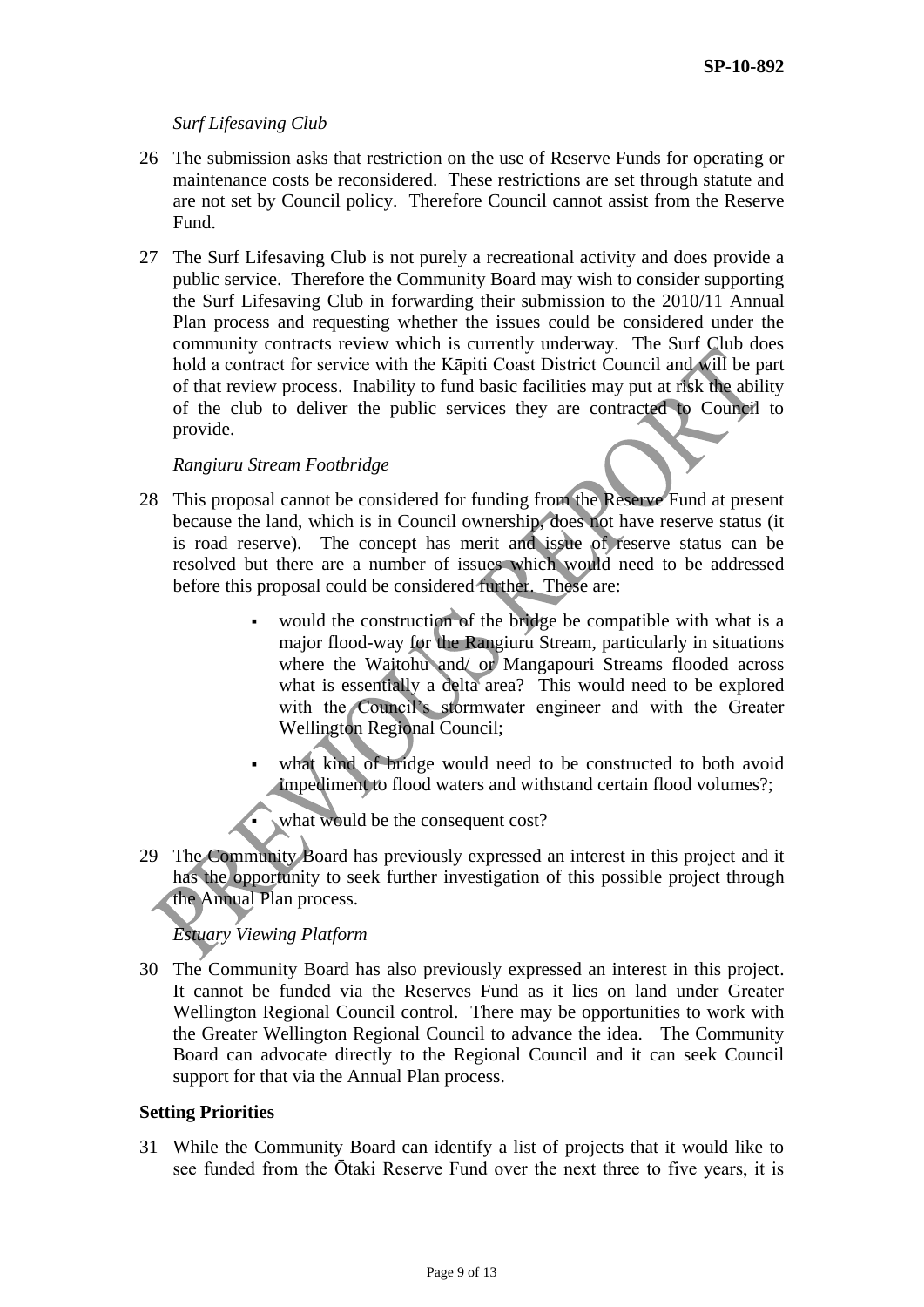also useful to give some indication to Council of priorities within that list. It is recommended that the Board identify the following categories in ranked order (in additional to the base level funding for community planting and land purchase capacity). While this ranking may give the Council and the Parks Asset Manager some insight into priorities, there is potential to advance some of the smaller projects alongside some of the large ones. Therefore the priority order is for guidance only. The suggested categories are (in ranked order):

- 1. initiatives which relieve existing pressures on key natural ecosystems (e.g. signage and bollards at Te Horo Beach);
- 2. initiatives which will relieve pressure on existing facilities (e.g. provision of cricket facilities at Haruatai Park and the additional court at the Domain);
- 3. provision of facilities where there is a lack according to existing levels of service standards (e.g. Waitohu Playground, shower facilities at the Domain, base levels of pest management, planting and access at Te Horo Beach Reserves and Te Hapua Reserve);
- 4. areas which have been partially developed but require improvements to fully function (e.g. skateboard park)
- 5. new facilities and services
- 6. desirable new facilities beyond current service level standards

The possible application of these priorities is set out in Table 1 below.

# Financial Considerations

32 The total potential draw on the current Reserve Fund is set out in Table 1 below. The total programme sought is within the general envelope of available funds but the timing of the programme would be structured to fit available funds at any particular time.

| <b>Base Land Purchase Fund</b><br><b>Planting Fund</b> |                                                                                                                        | \$500,000<br>\$10,000                                                 | Priority<br><b>Base</b><br><b>Base</b> |
|--------------------------------------------------------|------------------------------------------------------------------------------------------------------------------------|-----------------------------------------------------------------------|----------------------------------------|
| Haruatai Park Improvements                             | Cricket facilities<br>Children's playground<br>shade<br>etc<br>Playground drainage<br>New walkway<br>Additional toilet | \$120,000<br>\$15,000<br>To be reviewed<br>To be reviewed<br>\$75,000 | 2<br>3<br>3<br>5<br>3                  |
|                                                        |                                                                                                                        |                                                                       |                                        |
| Domain Improvements                                    | <b>B</b> ore<br>Nethall/ basket hall court<br>Court lighting<br>Showers and changing room<br><b>Training lights</b>    | \$35,000<br>\$150,000<br>\$30,000<br>60,000<br>S.<br>\$<br>60,000     | 2<br>$\overline{c}$<br>2<br>3<br>5     |
|                                                        |                                                                                                                        |                                                                       |                                        |
| Aotaki St Skateboard park                              | Shade structure<br>Small playground<br>Seating<br>Extension of skate structure lip                                     | 30,000<br>S.<br>30,000<br>S.<br>\$<br>5,000<br>$(09/10$ budget)       | 4<br>4<br>4<br>4                       |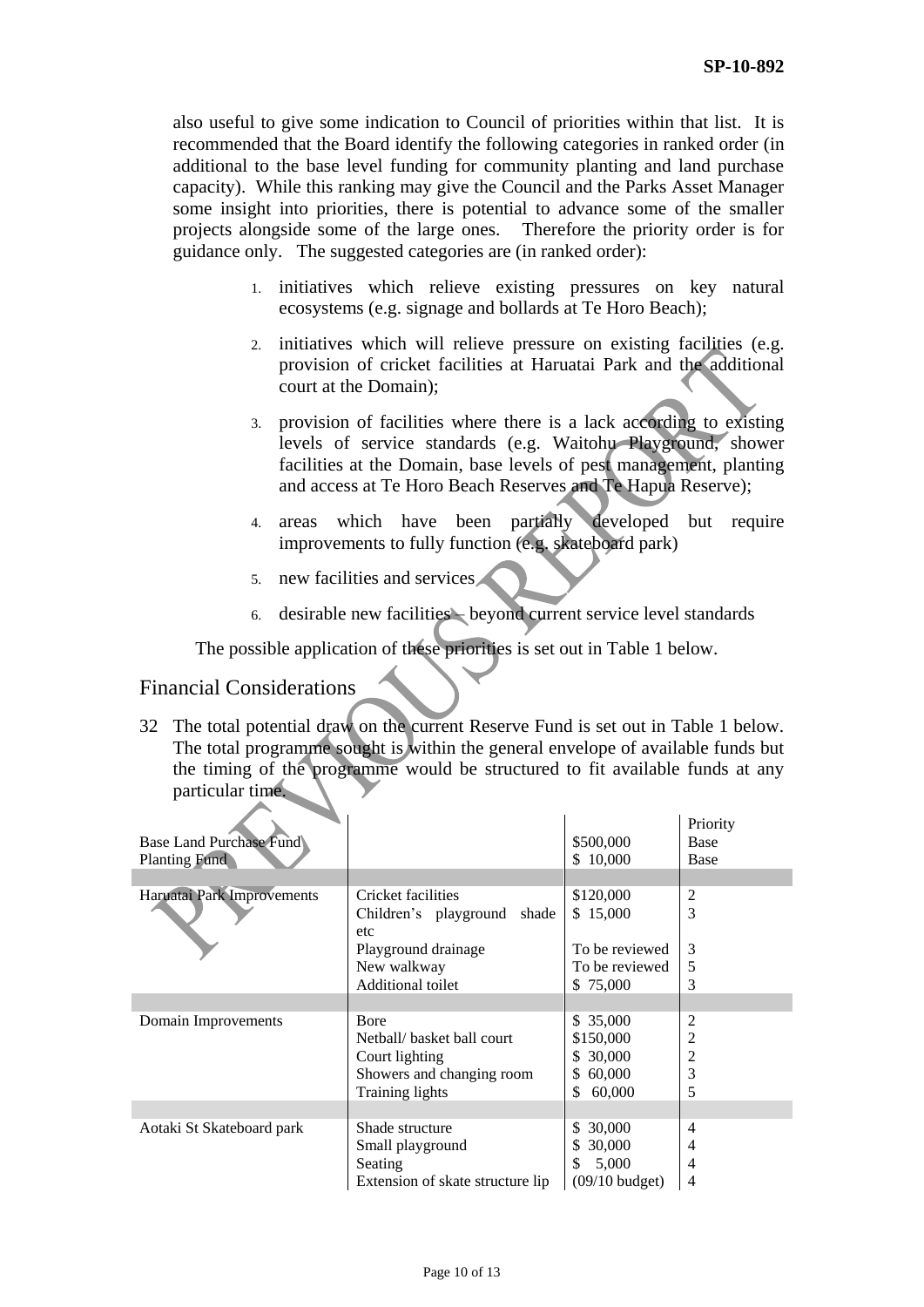| Ōtaki Beach                 | Access ramp<br>Pavilion upgrade<br>Volley ball poles and net<br>Children's playground | 15,000<br>\$.<br>10,000<br>\$<br>\$<br>5,000<br>\$<br>60,000 | 1<br>4<br>5<br>6         |
|-----------------------------|---------------------------------------------------------------------------------------|--------------------------------------------------------------|--------------------------|
|                             |                                                                                       |                                                              |                          |
| New Playgrounds             | Waitohu Plateau<br>Ōtaki South Beach                                                  | 60,000<br>\$<br>\$<br>40,000                                 | 3<br>3                   |
|                             |                                                                                       |                                                              |                          |
| Te Horo                     | Park furniture and plants<br>Mangaone Stream                                          | \$<br>5,000                                                  | 3                        |
|                             | Gawler Reserve improvement                                                            | \$<br>5,000                                                  | 3                        |
|                             | Interpretative signage                                                                | \$<br>5,000                                                  |                          |
|                             | Bollards/barriers                                                                     | \$<br>5,000                                                  |                          |
|                             |                                                                                       | \$                                                           | $\overline{\mathcal{S}}$ |
| Te Hapua                    | Te Hapua Reserve                                                                      | 7,500                                                        |                          |
| Ōtaki Swimming Pool         | Water plan features - children's<br>pool                                              | 50,000<br>\$                                                 | $\overline{5}$           |
| <b>Total</b>                |                                                                                       | \$1,387,500                                                  |                          |
| <b>Current Reserve Fund</b> |                                                                                       | \$1,400,000                                                  |                          |
|                             |                                                                                       |                                                              |                          |
| <b>Legal Considerations</b> |                                                                                       |                                                              |                          |

33 There are no legal considerations.

# Delegation

34 The Otaki Community Board has the ability to recommend to Council on any matter before it. In particular, under D 6.3 it has the ability to:

> *listen, advise and act on any matter of interest or concern to the local community… in particular over the desired levels of service for Council services and assets across the 15 activity categories*.

# Consultation

35 The Ōtaki Community Board has consulted extensively on community priorities and projects for the reserve Fund, including a newspaper insert, public meetings and submissions. There has been a good response from the community and the Board can be confident that it has a clear mandate for its recommendations to the Council on priorities for the Reserve Fund expenditure.

# Policy Implications

36 The Board may wish to inform the community of the priorities it has recommended to Council.

### Publicity Considerations

37 There will be a report back to the community on the Community Board's recommendations to Council and the Council's decision.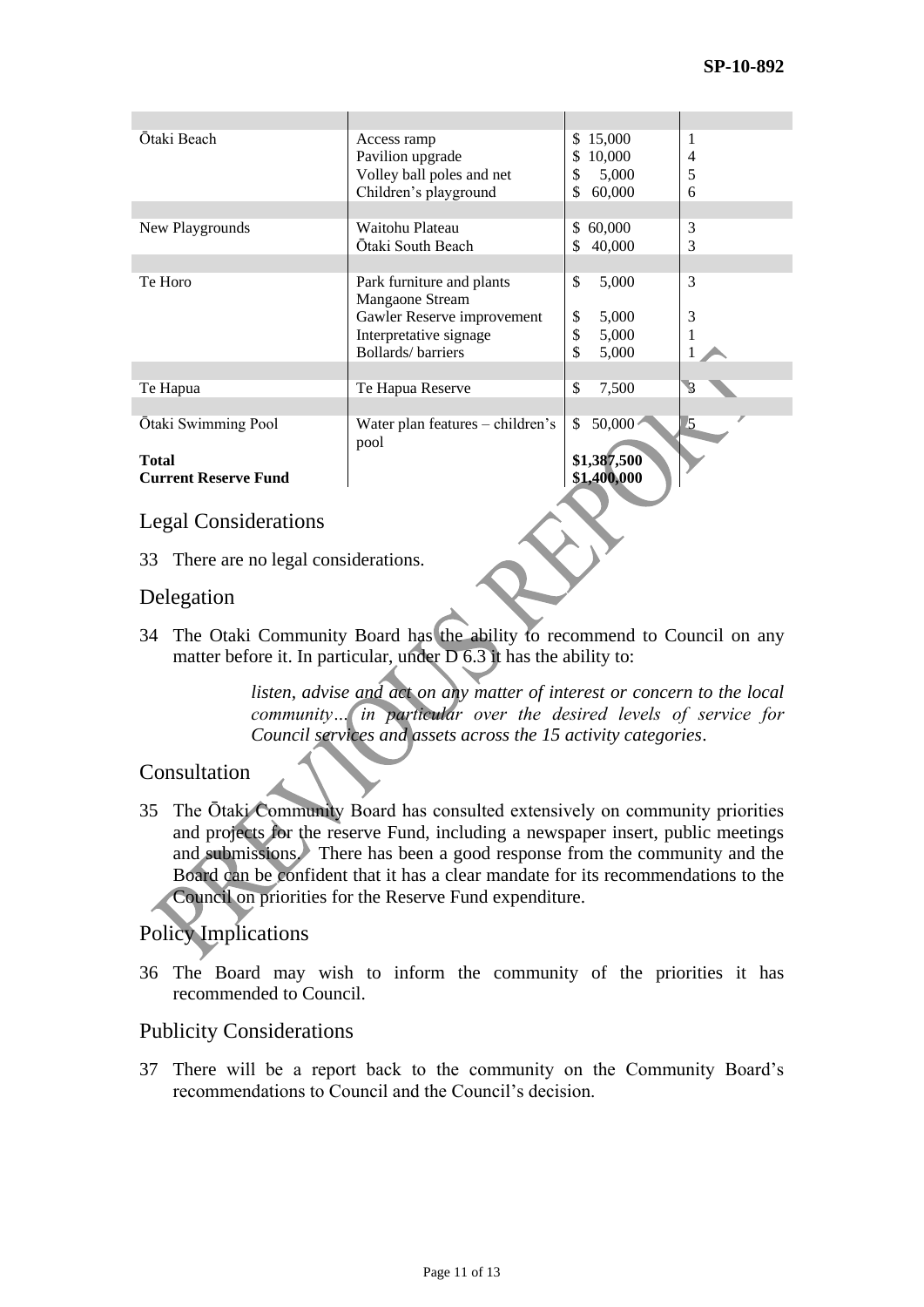# **RECOMMENDATIONS**

38 That the Ōtaki Community Board recommends to the Council the following projects for funding from the Ōtaki Reserves Fund over the next three to five years as input into the Park and Open Space asset management plan process:

|                            |                                          |                         | <b>Priority</b> |
|----------------------------|------------------------------------------|-------------------------|-----------------|
| Base Land Purchase Fund    |                                          | \$500,000               | Base            |
| <b>Planting Fund</b>       |                                          | \$10,000                | <b>Base</b>     |
| Haruatai Park Improvements | <b>Cricket facilities</b>                | \$120,000               | $\overline{2}$  |
|                            | Children's playground shade              | \$15,000                | 3               |
|                            | etc                                      |                         |                 |
|                            | Playground drainage                      | To be reviewed          | $\overline{3}$  |
|                            | New walkway                              | To be reviewed          | $\frac{5}{3}$   |
|                            | Additional toilet                        | \$75,000                |                 |
|                            |                                          | \$35,000                | $\overline{2}$  |
| Domain Improvements        | Bore<br>Netball/ basket ball court       | \$150,000               | $\overline{2}$  |
|                            | Court lighting                           | \$ 30,000               | $\overline{2}$  |
|                            | Showers and changing room                | \$60,000                | $\overline{3}$  |
|                            | <b>Training lights</b>                   | $\mathcal{S}$<br>60,000 | 5               |
|                            |                                          |                         |                 |
| Aotaki St Skateboard park  | Shade structure                          | \$ 30,000               | 4               |
|                            | Small playground                         | 30,000<br>\$            | 4               |
|                            | Seating                                  | 5,000<br>\$             | 4               |
|                            | Extension of skate structure lip         | $(09/10$ budget)        | 4               |
| Ōtaki Beach                | Access ramp                              | \$15,000                | 1               |
|                            | Pavilion upgrade                         | \$<br>10,000            | $\overline{4}$  |
|                            | Volley ball poles and net                | \$<br>5,000             | 5               |
|                            | Children's playground                    | \$<br>60,000            | 6               |
|                            |                                          |                         |                 |
| New Playgrounds            | Waitohu Plateau                          | 60,000<br>\$            | 3               |
|                            | Ōtaki South Beach                        | \$<br>40,000            | 3               |
| Te Horo                    | Park furniture and plants                | \$<br>5,000             | 3               |
|                            | Mangaone Stream                          |                         |                 |
|                            | Gawler Reserve improvement               | \$<br>5,000             | 3               |
|                            | Interpretative signage                   | \$<br>5,000             | 1               |
|                            | <b>Bollards/barriers</b>                 | \$<br>5,000             | 1               |
|                            |                                          |                         |                 |
| Te Hapua                   | Te Hapua Reserve                         | \$<br>7,500             | 3               |
|                            |                                          | 50,000<br>\$            | 5               |
| Ōtaki Swimming Pool        | Water plan features - children's<br>pool |                         |                 |
| <b>Total</b>               |                                          | \$1,387,500             |                 |
|                            |                                          |                         |                 |

- 41. That the Ōtaki Community Board:
	- (a) forwards the submission on camper van facilities at Ōtaki Beach to Council to be included in the Freedom Camping Policy review;